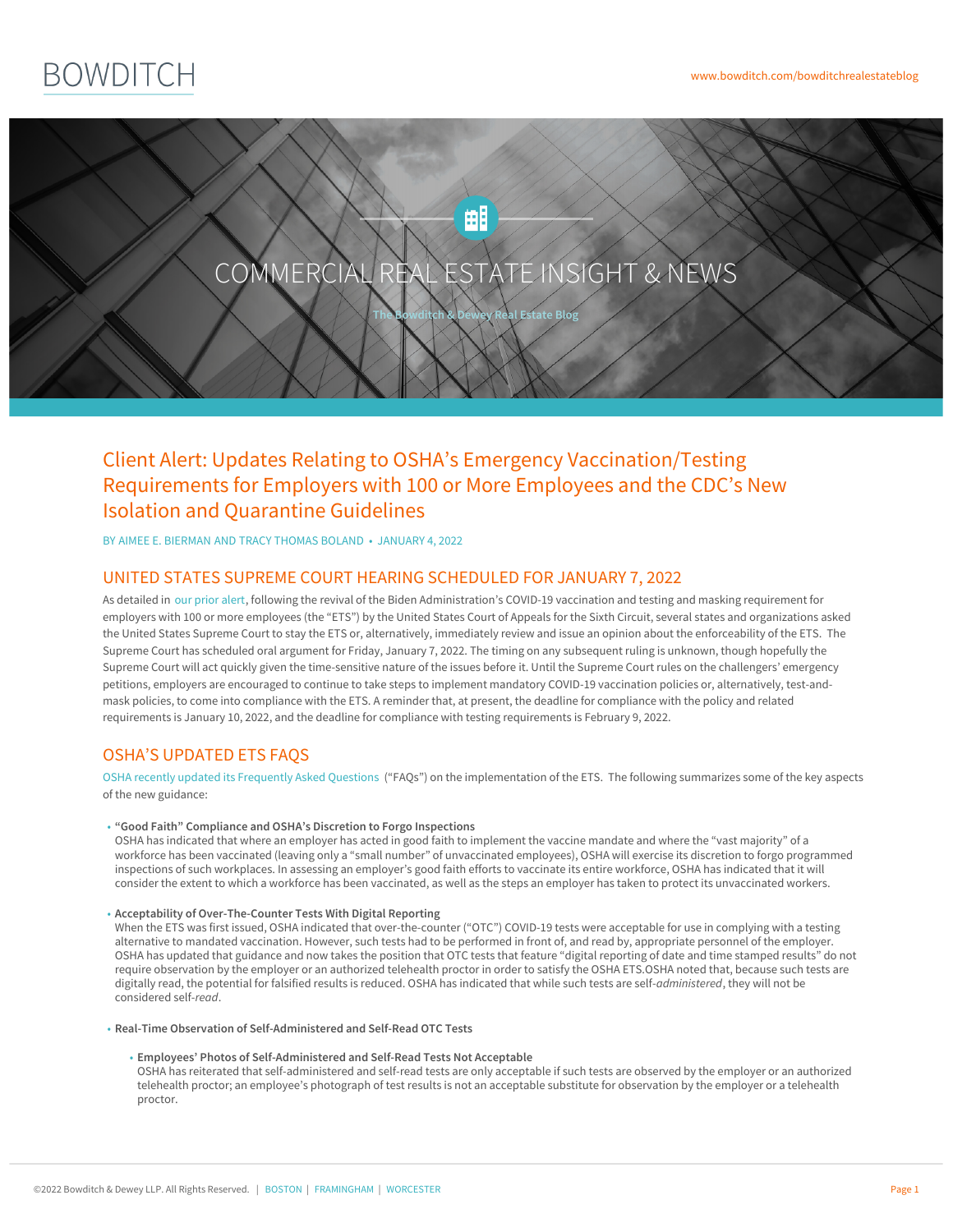# **BOWDITCH**

#### **Observation of Multiple Employees** •

As noted in the FAQs, employers are permitted to observe the administration of more than one employee's test at a time; however, employers, "must not observe more OTC tests at a time than they are able to validate with confidence." Authorized telehealth proctors can observe more than one employee if permissible under the test's FDA emergency use authorization.

#### **Retroactive Review of Videos of Self-Administered and Self-Read Tests Not Acceptable** •

Per the FAQs, an employer's or authorized telehealth provider's observation of self-administered and self-read tests must be done in real-time; a post-test review of a videotaped test is not acceptable.

#### **Employer Remote Observation** •

OSHA has noted that employers are permitted to proctor OTC tests themselves, in person or via live streaming (such as via Zoom, Skype, or Microsoft Teams).

#### **Documentation of Employer Observed/Conducted Tests** •

As provided in the FAQs, in order to satisfy the ETS' documentation requirements, employers who observe or conduct OTC tests must document the results in writing or, alternatively, document test results by retaining a photo or video of the test result (so long as the test itself was observed in real time).

#### **Flexibility of Testing Options** •

In the FAQs, OSHA has noted that the ETS provides employers with flexibility regarding the type of testing scenario that works best for their workplace and workforce. Under the ETS, tests may be conducted by health care providers (in, for example, a medical office or pharmacy), tests may be self-administered and self-read (so long as the testing is observed in real time by the employer or an authorized telehealth proctor), and employees may use OTC tests that feature digital reporting of date and time stamped results.

#### **A Single OTC Test Satisfies the Weekly Testing Requirement** •

As OSHA notes in the FAQs, even though certain OTC test kits are sold in units of two and even if such tests require the completion of more than one test under the Emergency Use Authorization, the ETS only requires non-vaccinated employees to be tested once every seven days or within seven days of returning to their workplace.

#### **Timing of Vaccine Doses** •

The updated FAQs note that in order for an employee to be fully vaccinated before the testing requirement goes into effect on February 9, 2022, the employee must receive their Janssen (Johnson & Johnson) dose on or before February 9, 2022. If the employee receives the Pfizer vaccine, the employee must receive their first dose on or before January 19, 2022, with their second dose 21 days later. If the employee receives the Moderna vaccine, they must receive their first dose on or before January 12, 2022, with their second dose 28 days thereafter.

## THE CDC'S SHORTENED ISOLATION AND QUARANTINE PERIODS; STATES' ADOPTION OF SAME

On December 27, 2021, the CDC released updated guidance regarding COVID-19 isolation and [quarantine](https://www.cdc.gov/media/releases/2021/s1227-isolation-quarantine-guidance.html) periods .

**Individuals Who Test Positive for COVID-19** •

Regardless of vaccination status, the CDC recommends that individuals who test positive for COVID-19 stay home and isolate for five days. Individuals can leave isolation and return to their normal activities (including return to work) after five days with no symptoms or once their symptoms have ended. The CDC recommends that individuals stay home until they are fever-free. Additionally, as noted in the updated guidance, individuals should continue to wear a mask for five days after leaving isolation. On January 2, 2022, President Biden's chief medical advisor, Dr. Anthony Fauci, noted that there was "some concern" that the CDC's updated guidance did not include a recommendation that asymptomatic individuals receive a negative COVID-19 test before leaving isolation; stay tuned for future developments on this front.

#### **Individuals Who Were Exposed to Someone With COVID-19** •

As to individuals who were exposed to someone who has tested positive for COVID-19 (that is, individuals who were within six feet of someone who has tested positive for COVID-19 for 15 minutes or longer), the CDC's revised quarantine recommendations are as follows:

- ∘ For those who are fully vaccinated (i.e. received the J&J vaccine in the past two months, received a second shot of Pfizer or Moderna in the **last six months, or received a booster):** The CDC recommends that these individuals wear a mask around others for ten days (no need to quarantine). If symptoms develop, individuals should get tested and stay home, pending their test results.
- **For those who are unvaccinated or who are due for their booster:** As recommended by the CDC, these individuals should quarantine for five days and continue to wear a mask around others for another five days after exposure. If a five-day quarantine is not feasible, the CDC recommends that, for a period of ten days, the individual wear a well-fitting mask at all times when around others. If symptoms develop, individuals should get tested and stay home, pending their test results.

As noted in the CDC's revised guidance, "[f]or all those exposed [regardless of vaccination status], best practice would also include a test for SARS-CoV-2 at day 5 after exposure. If symptoms occur, individuals should immediately quarantine until a negative test confirms symptoms are not attributable to COVID-19."

The [Massachusetts](https://www.mass.gov/info-details/what-to-do-if-you-have-covid-19-or-have-been-exposed-to-covid-19) Department of Public [Health](https://www.bowditch.com/?p=176) , the [Connecticut](https://portal.ct.gov/DPH/Press-Room/Press-Releases---2021/Connecticut-DPH-Encourages-Use-Of-Updated-CDC-Isolation-And-Quarantine-Guidance) Department of Public Health , and the Rhode Island [Department](https://health.ri.gov/publications/frequentlyaskedquestions/Quarantine-and-Isolation-Updated-Guidance-FAQs.pdf) of Health have all adopted the CDC's updated gui[dance.](https://www.bowditch.com/?p=174)

This alert aims to provide an overview of the key points contained in the extensive COVID-19 Vaccination and Testing ETS and the CDC's updated